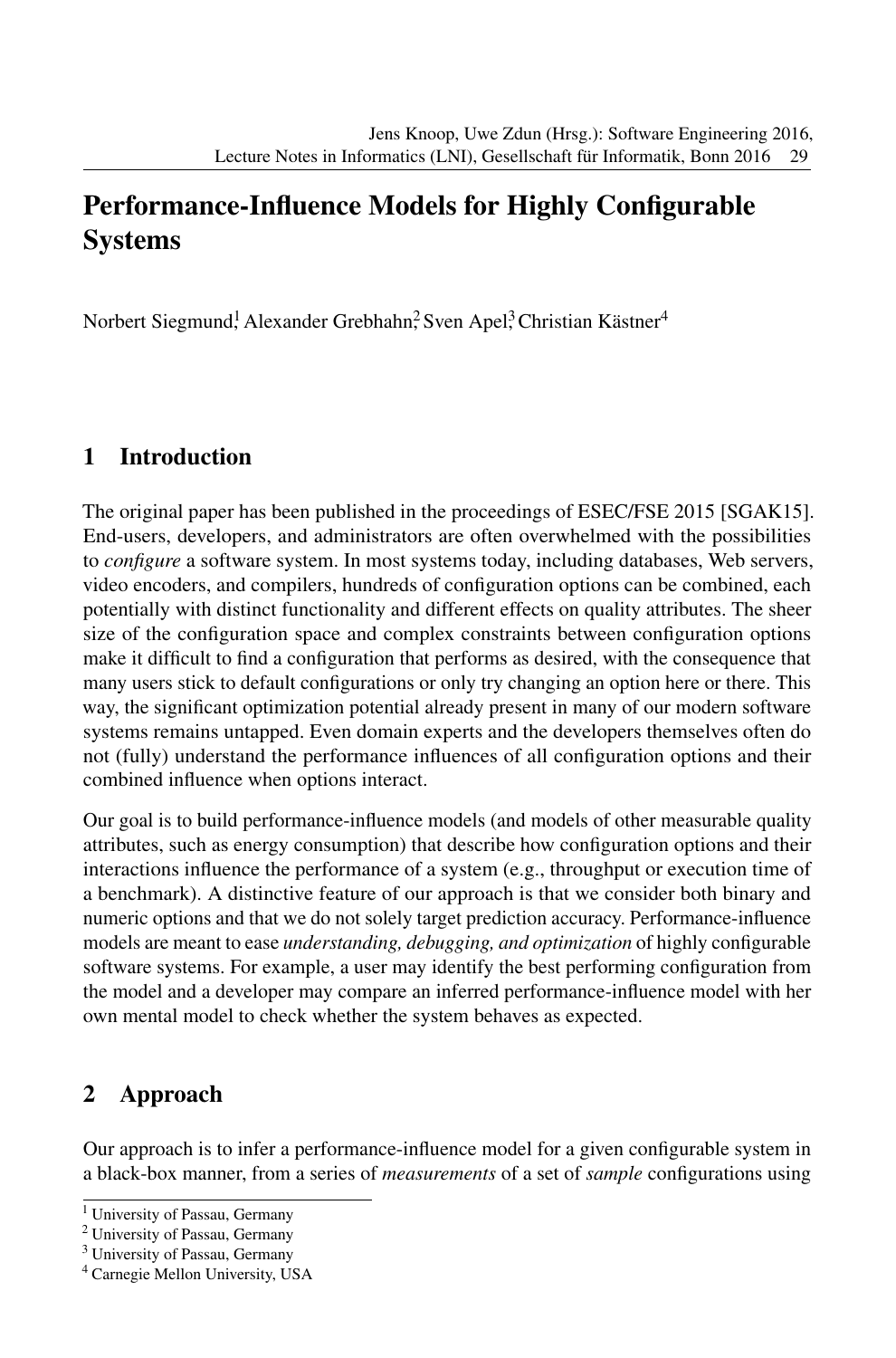*machine learning*. That is, we benchmark a given system multiple times in different configurations and learn the influence of individual configuration options and their interactions from the differences between the measurements. Conceptually, a performance-influence model is simply a function from a configuration  $c \in \mathscr{C}$  to a performance measure  $\Pi : \mathscr{C} \to \mathbb{R}$ , where performance can be any measurable property that produces interval-scaled data. All performance-influence models are of the following form:

$$
\Pi(c) = \beta_0 + \sum_{i \in \mathcal{O}} \phi_i(c(i)) + \sum_{i \ldots j \in \mathcal{O}} \Phi_{i \ldots j}(c(i) \ldots c(j))
$$
\n(1)

where  $\beta_0$  represents a minimum, constant base performance shared by all configurations, as determined during learning;  $\sum_{i \in \mathcal{O}} \phi_i(c(i))$  represents the sum of the influences of all individual options;  $\sum_{i,j \in \mathcal{O}} \Phi_{i,j}(c(i)...c(j))$  is the sum of the influences of all interactions among all options. This structure allows us to easily see the influence of an individual option or an interaction between options from the model.

*Learning.* We use *stepwise linear regression* to learn the function of a performance-influence model from a sample set of measured configurations. To reduce the dimensionality problem of handling a very large number of options and interactions, we use *feature subset selection* to incrementally learn the model. The key challenge of using linear regression is to identify the relevant terms to be used as independent variables; a term represents the (possibly nonlinear) influence of one or multiple configuration options. Conceptually, any combination of options may cause a distinct performance interaction  $[SKK^+12]$ , which would render any learning approach useless, as there is no common pattern. In practice, however, performance behavior is usually more tractable in that only few interactions contribute substantially to the overall performance. In our previous work, we found that relevant interactions do not emerge randomly between configuration options, but form a hierarchy [SvRA13]. Thus, we perform our learning hierarchically and incrementally: Starting with an empty model, our algorithm selects one term in each iteration until improvements of model accuracy become marginal or a threshold for expected accuracy is reached. The term to be added stems from a number of candidate terms. The initial candidates are only the individual option influences, which are then extended by candidates representing interactions between options that have been found already to contribute to performance, and additional functions (e.g., logarithmic or quadratic) representing the influence of numeric options.

*Sampling.* We divide the configuration space along binary and numeric configuration options and apply structured sampling heuristics to them. For binary sampling, we use heuristics developed in previous work that aim at selecting configurations such that we can learn the influences of individual options and of pair-wise interactions. For sampling numeric options, we use a number of experimental designs, including fractional factorial designs and optimal designs. We found that the Plackett-Burman design provides a sweet spot between measurement effort and accuracy of the learned model. The separately selected configurations for binary and numeric options are combined using the cross product.

*Experiments.* Our approach is able to build reasonably accurate performance models of configuration spaces of real-world systems, including compilers, multi-grid solvers, and video encoders. In a series of experiments with configurable systems with up to  $10^{31}$